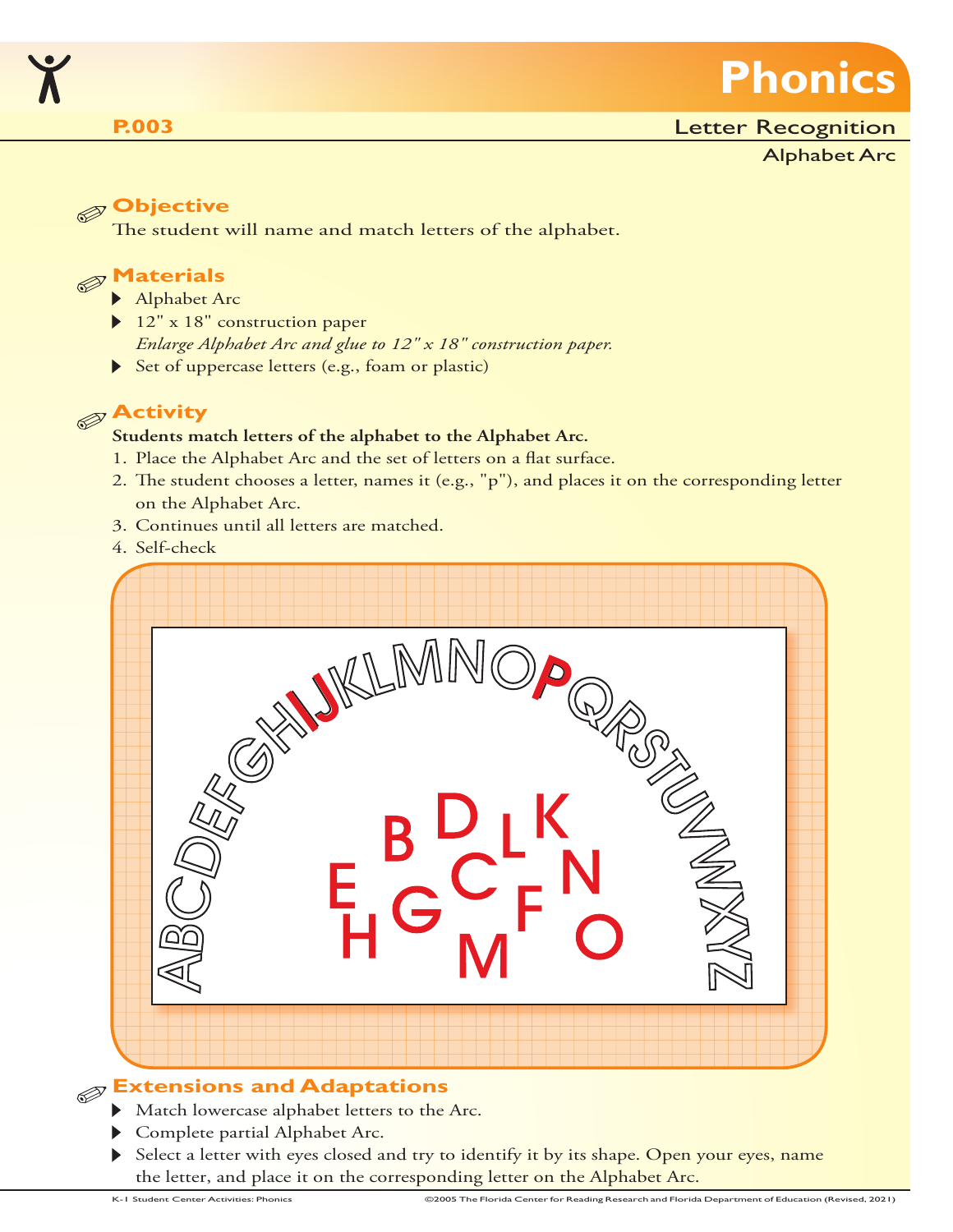

Alphabet Arc **P.003**